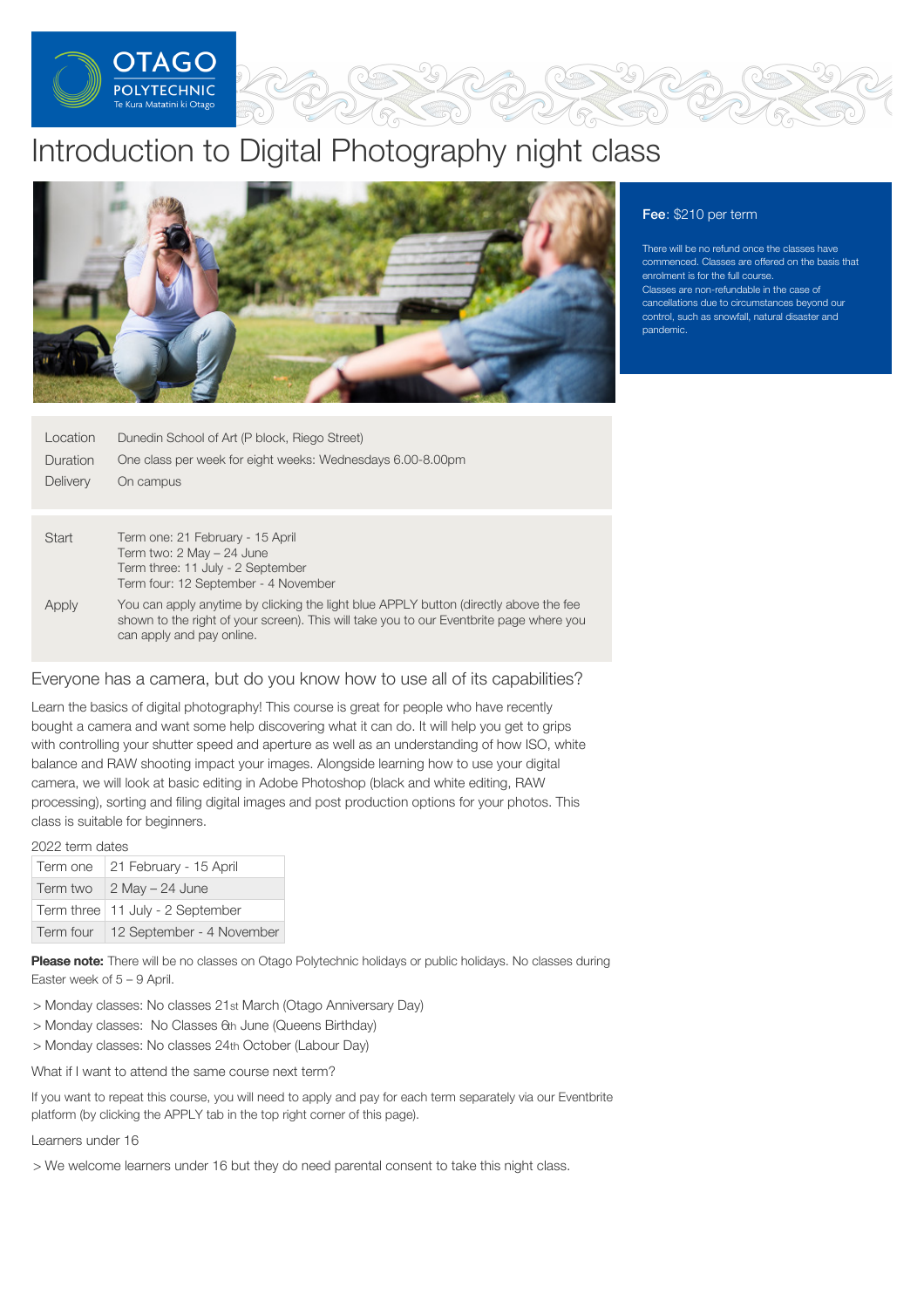## > If you are a learner under 16, please do the following:

- > ask your parent or guardian if it's okay for you to do this night class
- > apply online and tick the box during the application process that says that you are under 16
- > ask your parent or guardian to send an email to anca@op.ac.nz (Art Night Class Administration) letting us know that they're happy for you to take the night class.

## You will study

- > Exposure (aperture, shutter speed, ISO)
- > Camera Settings (white balance, focus)
- > Adobe Bridge Basics
- > Photoshop Basics (black and white, RAW processing)

Please note: This course does include some small homework tasks some weeks.

# Equipment required

- > A digital camera with manual settings.
- > A portable storage device (portable hard drive or a USB thumb drive)
- > A USB card reader
- > Notebook and pen (optional)
- > Your camera's manual, printed or electronic (optional)

# FAQs

Is my camera suitable for the course?

There are three types of camera that are suitable for this course:

- > BRIDGE CAMERAS are digital cameras that bridge the gap between the digital single-lens reflex cameras (DSLRs) and the point-and-shoot camera. Like DSLR cameras, Bridge cameras have an adjustable aperture, shutter speed and ISO (however these settings are more limited)
- > DIGITAL SINGLE-LENS REFLEX (DSLR) are digital cameras with an interchangeable lens. They combine the optics and the mechanisms of a single-lens reflex camera with a digital imaging sensor, as opposed to photographic film
- > MIRRORLESS INTERCHANGEABLE LENS CAMERA (MILC) are digital cameras with an interchangeable lens. It is called mirrorless since it does not have a mirror in the optical path and instead uses the image sensor to provide the rear image display and/or the image electronic viewfinder.

#### Which photography course should I do?

This depends on your level and how comfortable you are with your camera. The Introduction to Photography class (Wednesday) has a strong focus on understanding the settings of your cameras and basic Photoshop. The Photography class follows on from the Introduction to Photography class so for this you will want to be confident with at least aperture and shutter priority and a basic understanding of the manual shooting mode. The class builds on the technical skills learnt in the first class with the additions of composition, light, panorama images and solutions for tricky exposures.

#### Do I need to buy anything for the class?

Throughout the class, there will be items recommended for you to buy. These items are optional. However, you will need to buy a USB card reader for class (where you can buy this item is covered in the first week of class).

Will there be any additional costs during the course?

Yes, there will be a couple of extra costs. However, these will change from student-to-student and will be explained during the first week of class.

## What do I need to bring for the first week?

- > Your camera with a fully charged battery (and its manual if you have it)
- > Notebook and pen
- > Yourself!

#### Do I need to be a wiz on the computer?

It will definitely help if you have used a computer before as you will be using Adobe Bridge and Photoshop as part of the course (you don't need previous experience with these programs). If you have never used a computer and are nervous about the computer component of the course, you may wish to complete a computer course beforehand.